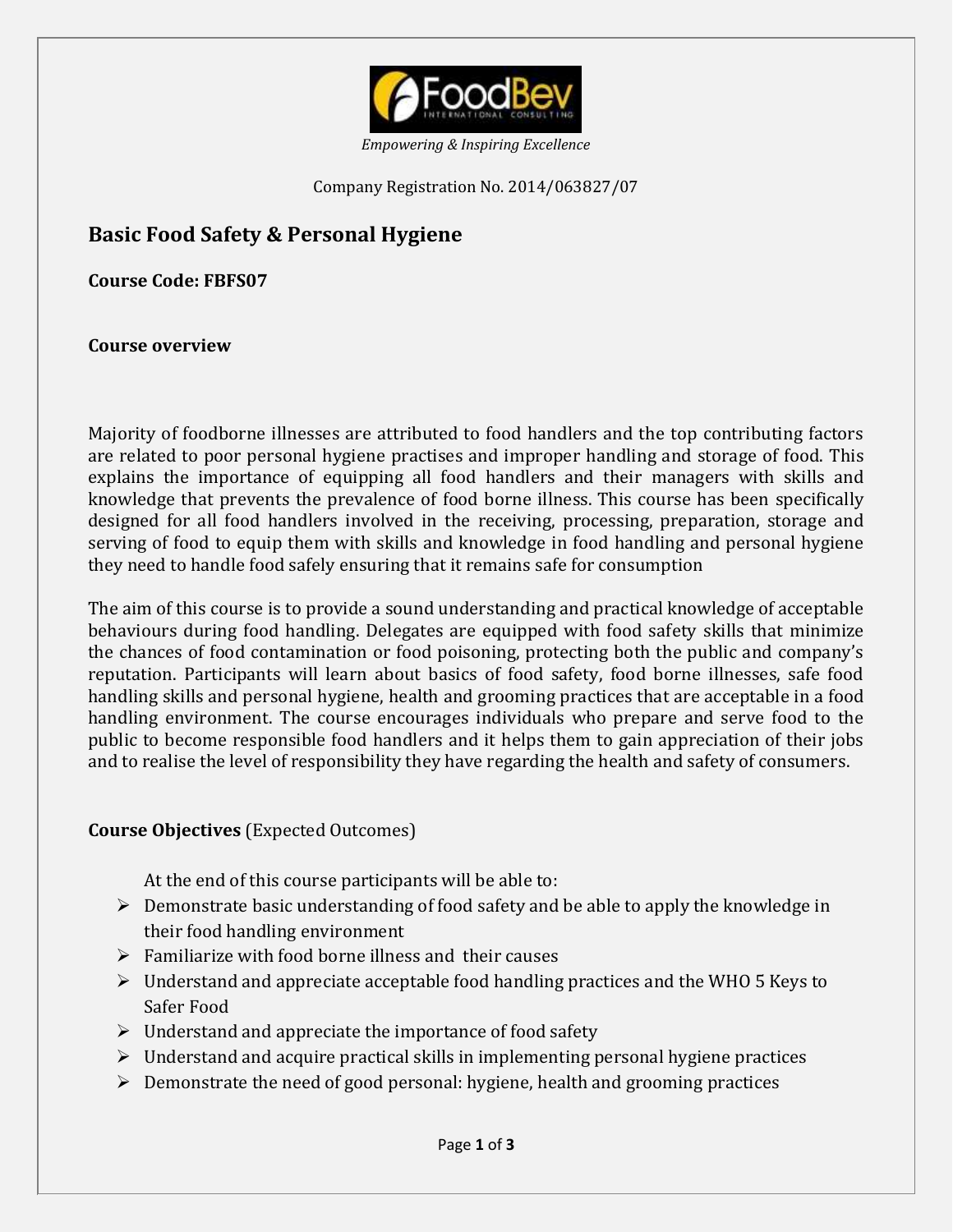# **Course Content**

- $\triangleright$  Basics of Food Safety
	- Introduction to food hygiene
	- The importance of food safety: Implications of failing to control food safety hazards.
	- Results of making unsafe food
	- Sources of contamination and types of food safety hazards.
	- Routes of contamination
- Food borne Illness
	- What you should know about microorganisms
	- Types of microorganisms that can grow in foods
	- What you should know about Foodborne pathogens
	- How do microorganisms grow
	- Sources of microorganisms in food
	- WHO 5 Keys to Safer Food
	- Proper raw material receiving practices
	- Proper raw material and final product storage procedures
	- Proper handling and display of food
	- Temperature control of food
- $\triangleright$  Personal hygiene
	- Introduction to personnel cleanliness, health & grooming
	- Hazards associated with food handlers
	- Good hygiene practices and their importance
	- Consequences of poor personal hygiene
	- Training requirements
	- Employee facilities
	- $\bullet$  PPE
	- Correct handwashing technique, Personal Behaviours and bad personal habits

# **Who should attend?**

The course is ideally developed for all food handlers, non-food handlers and supervisors who work in the food handling environment (food service, manufacturing and retail) on full-time or part-time basis as well as seasonal or occasional employees.

# **Assessment**

- $\triangleright$  Formative assessment through quizzes, workshop discussions and case studies
- $\triangleright$  Examination may be given at the end of the course.
- $\triangleright$  Full attendance of the course is essential for a certificate to be issued